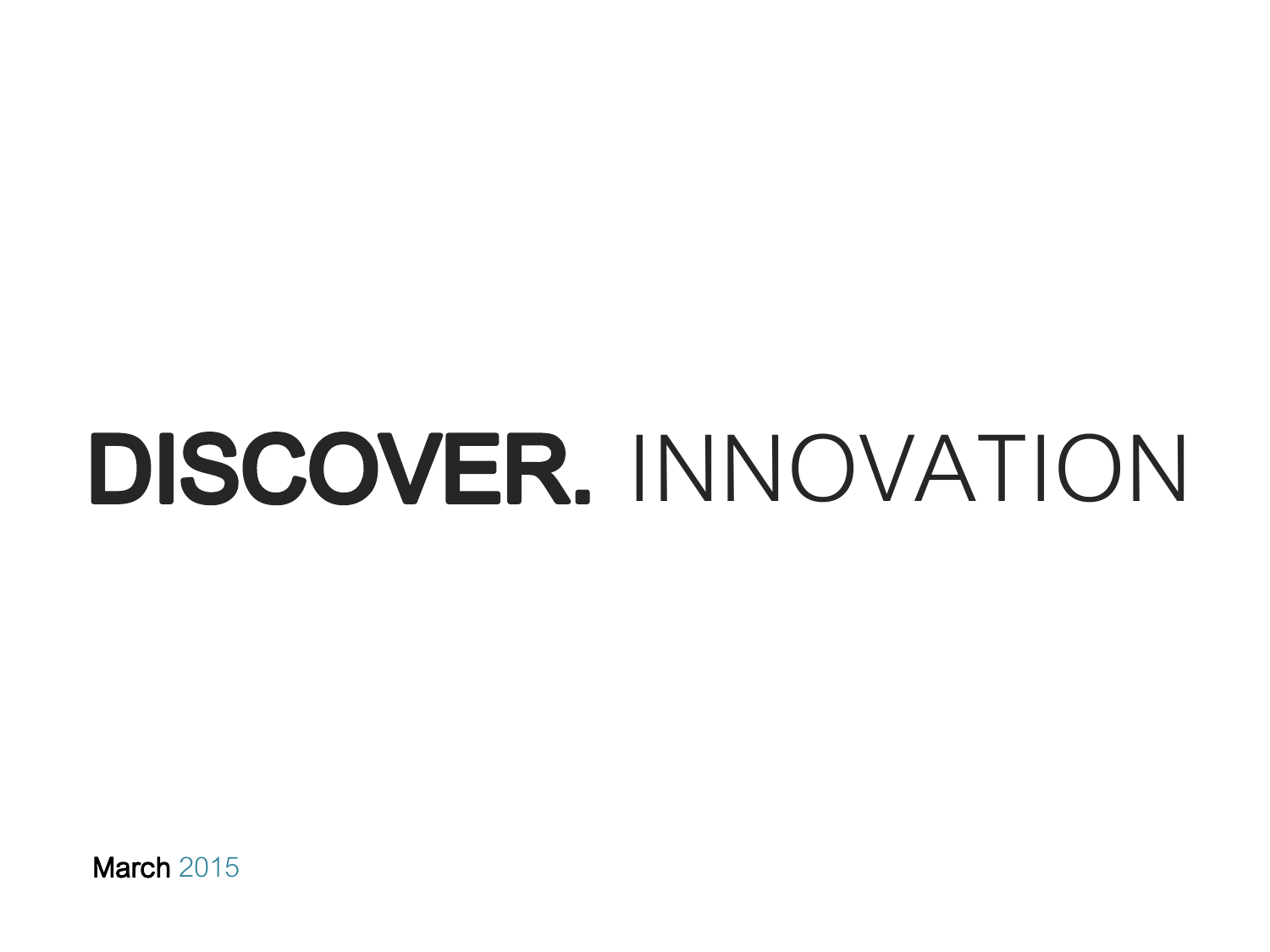### **Forward-Looking Information**

This presentation is for information purposes only. By this presentation, Elron does not intend to solicit offers to purchase its securities and the presentation does not constitute an invitation to receive such offers. Elron may make improvements and/or changes in the features or content presented herein at any time. Elron shall not be liable for any loss, claim, liability or damage of any kind resulting from the investor's reliance on or reference to any detail, fact or opinion presented herein. The presentation is not intended to provide a comprehensive description of Elron's activities, and Elron urges investors to consider the information presented herein in conjunction with its public filings including its annual and other periodic reports. Nothing in this presentation should be considered "investment advice", as defined in the Regulation of Investment Advice, Investment Marketing and Portfolio Management Law, 1995.

Certain statements made over the course of this presentation may be forward-looking in nature, as defined in Section 21E of the U.S. Securities Exchange Act of 1934, and in Section 32A of the Israel Securities Law, 5728-1968. Such forward-looking statements involve known and unknown risks, uncertainties, forecasts, assessments, estimates or other information, which relates to a future event or matter whose occurrence is not certain and which is not within the sole control of Elron, and other factors which may cause the actual results, performance and achievements of Elron to be materially different from any future results, performance and achievements implied by such forward-looking statements. These forward looking statements are not proved facts and are based on Elron's subjective assessments which rely on analysis of general information, public publications, researches and reviews, which do not include any liability as to the accurateness or completeness of the information contained there and their accurateness hasn't been examined by Elron. The realization of these forward looking statements will be affected by factors that cannot be assessed in advance and which are not within the control of Elron. Elron assumes no obligation to update the information in this presentation and disclaims any obligation to publicly update or revise any such forward-looking statements to reflect any change in its expectations or in events, conditions, or circumstances on which any such statements may be based, or that may affect the likelihood that actual results will differ from those set forth in the forward-looking statements.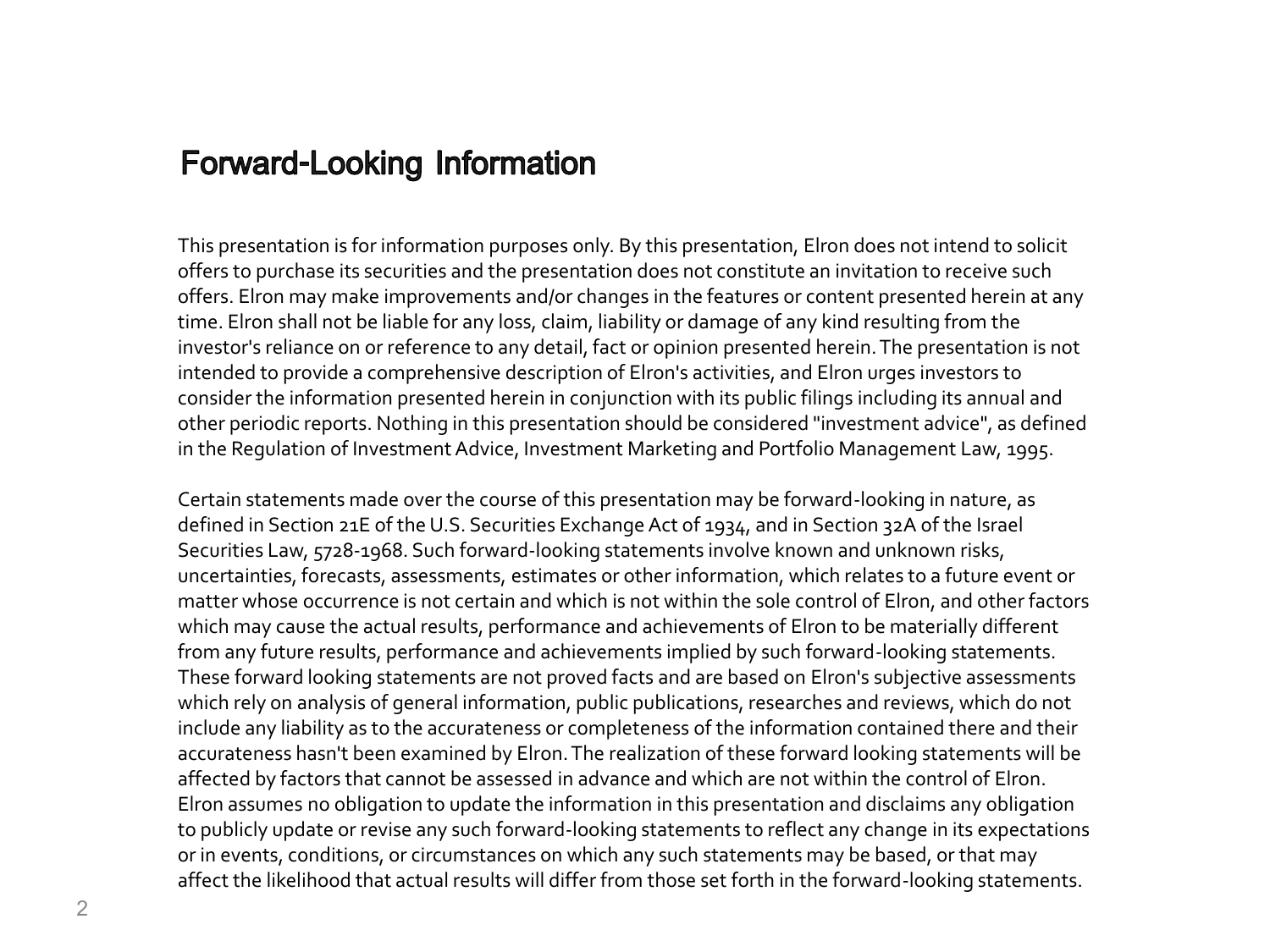## **ELRON.** SEEKING TO CHANGE THE FACE OF HEALTHCARE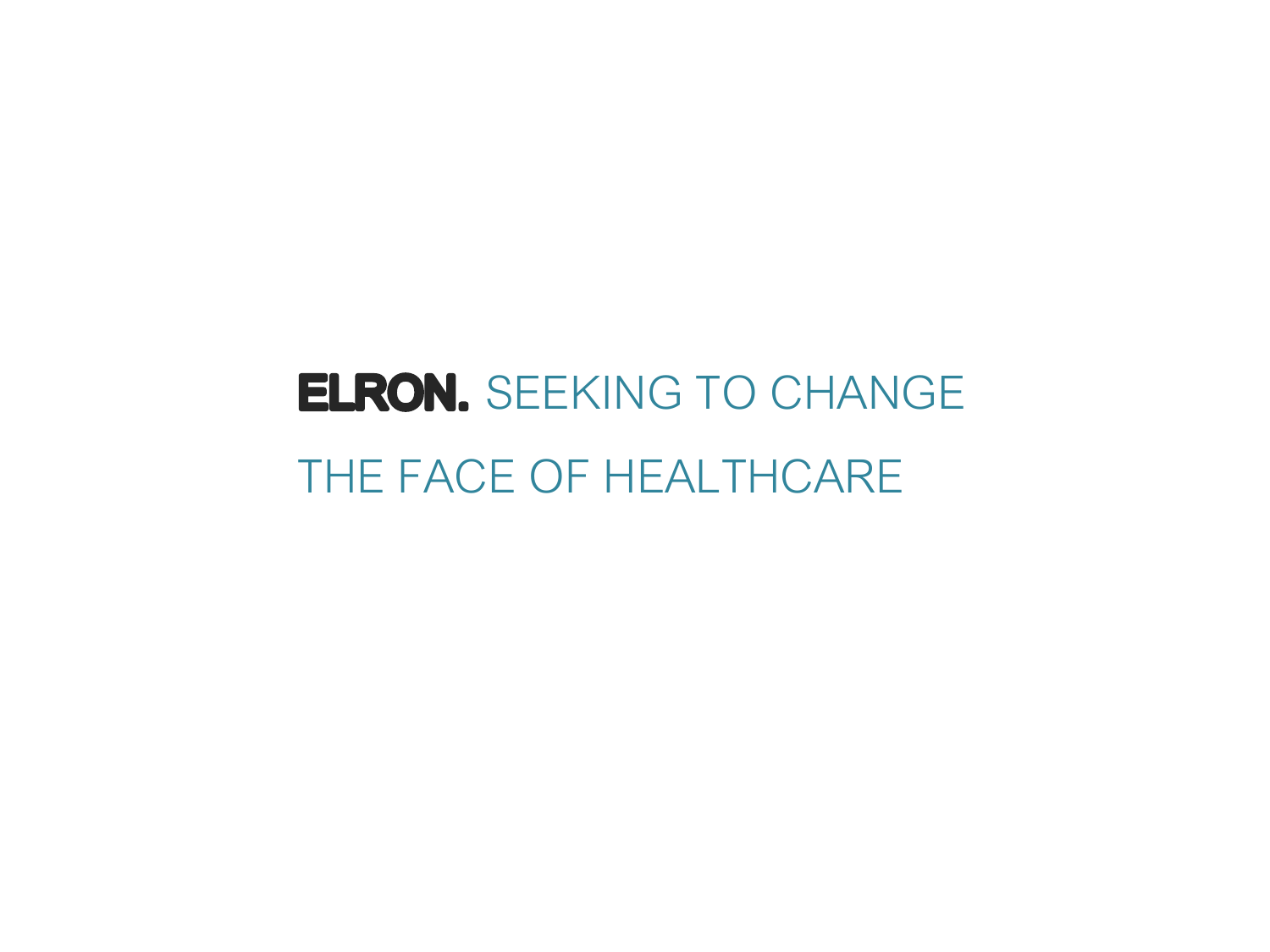### **2015.** SNAPSHOT

- **•** Operational holding company
- **A** portfolio of companies with significant exit potential
- **Continuing to examine new** investments in cutting-edge med-tech technologies
- **Financial results 2014:** 
	- **s** \$85.5m: profit
	- **\$287.2m: exit proceeds**
	- **s** 110m: dividend distributed
	- **515.9m: investments**
	- **\$159.9m: cash balance**

### **CHANGING THE FACE OF**

| <b>STROKE CARE</b>   | <b>BRAINSGATE</b>   | \$25m            | \$81m            |
|----------------------|---------------------|------------------|------------------|
|                      | 30%                 | invested (Elron) | invested (total) |
| <b>MICROBIOLOGY</b>  | <b>POCARED</b>      | \$42m            | \$82m            |
|                      | 53%                 | invested (Elron) | invested (total) |
| <b>AMD</b>           | <b>NOTAL VISION</b> | \$8.5m           | \$37m            |
|                      | 21%                 | invested (Elron) | invested (total) |
| <b>ORTHOPEDICS</b>   | <b>CARTIHEAL</b>    | \$6.3m           | \$16m            |
|                      | 33%                 | invested (Elron) | invested (total) |
| <b>HEART FAILURE</b> | <b>KYMA</b>         | \$11.4m          | \$18.2m          |
|                      | 53%                 | invested (Elron) | invested (total) |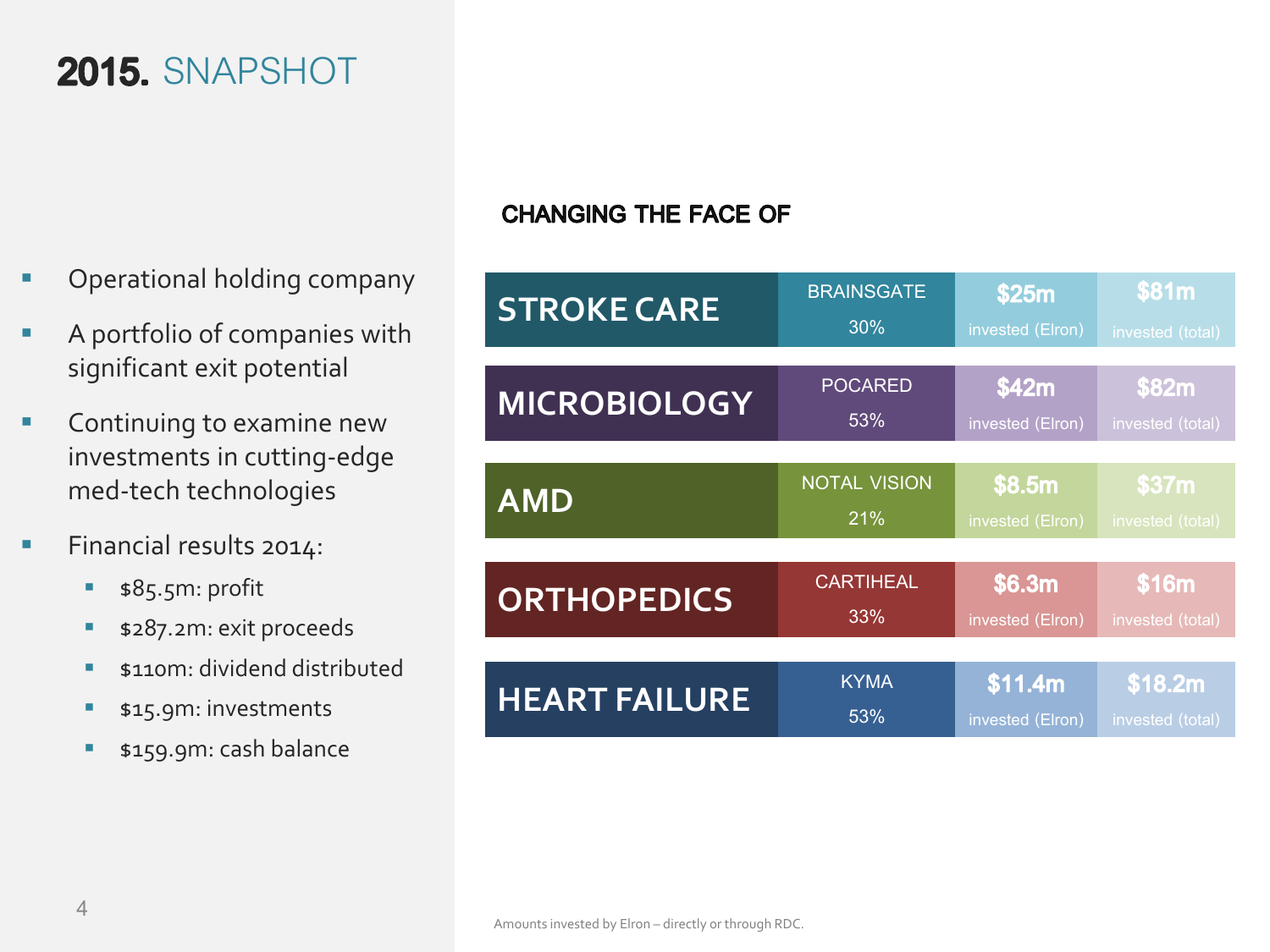## **ELRON.** RESULTS

### **INVESTMENTS AND EXIT PROCEEDS**

- **Aggregate value of exits:**  $~51.4$ b
- **Elron's and RDC's total exit** proceeds (after tax): ~\$573m
- ~\$200m invested in med-tech companies in recent years



\$269m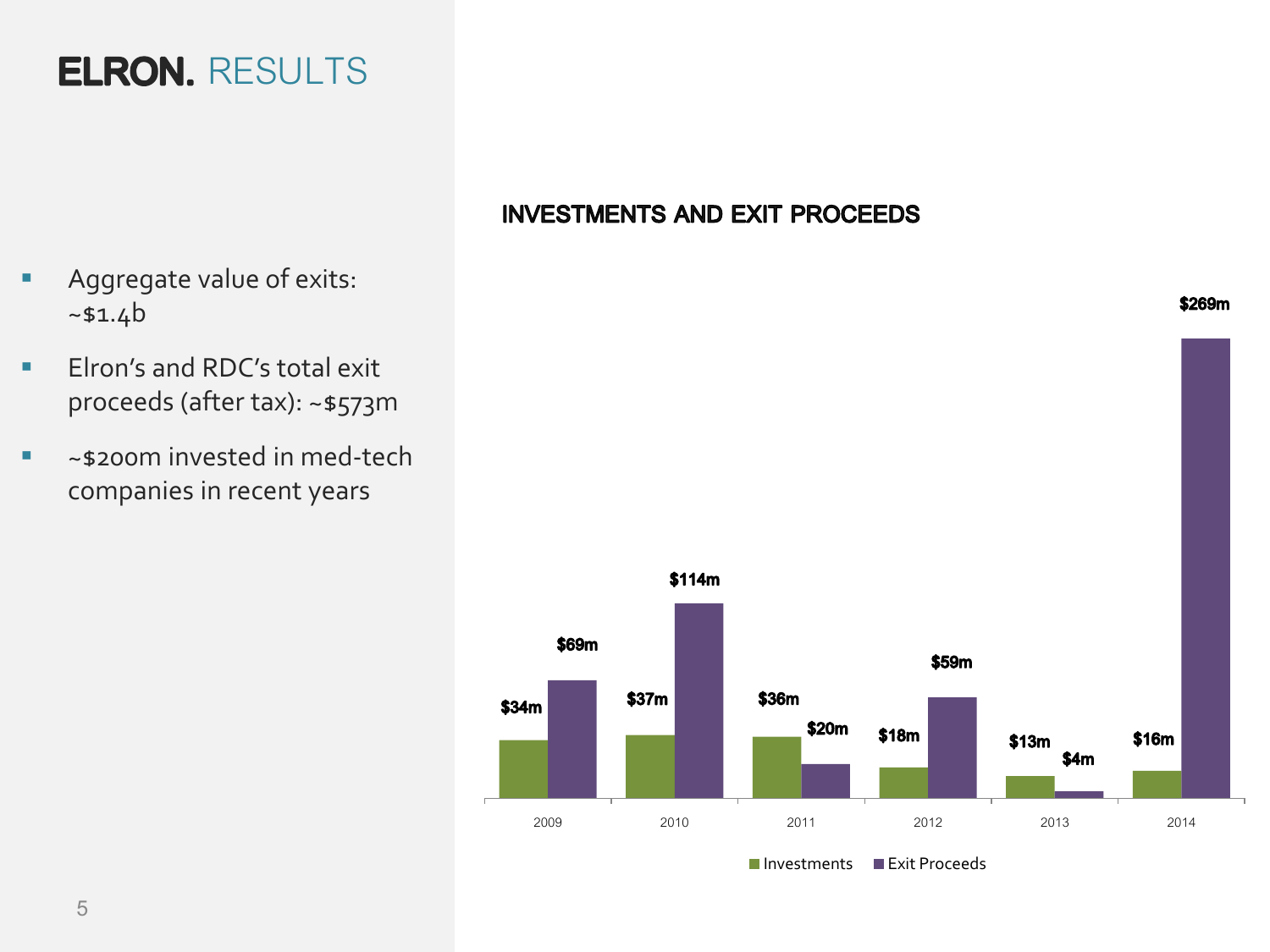

### PROFIT DEVELOPMENT

### $\blacksquare$  4 out of the last 5 years were profitable



6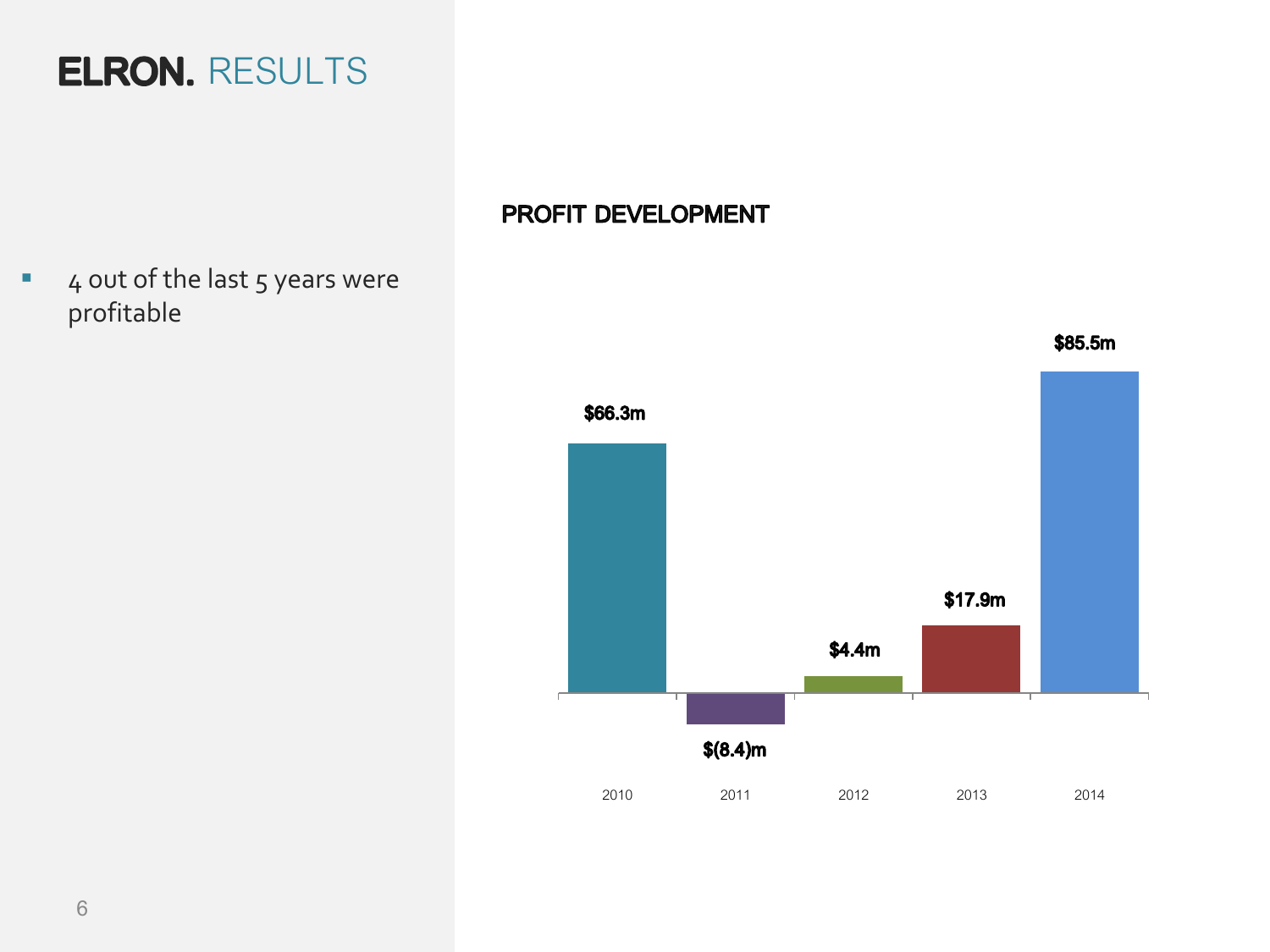### NET CASH BALANCE DEVELOPMENT

- **2014: positive cash flow of**  $~5184m$
- **s110m dividend distributed in** 2014
- **515m dividend distributed in** 2012
- No debt



\$93.4m

### **ELRON.** RESULTS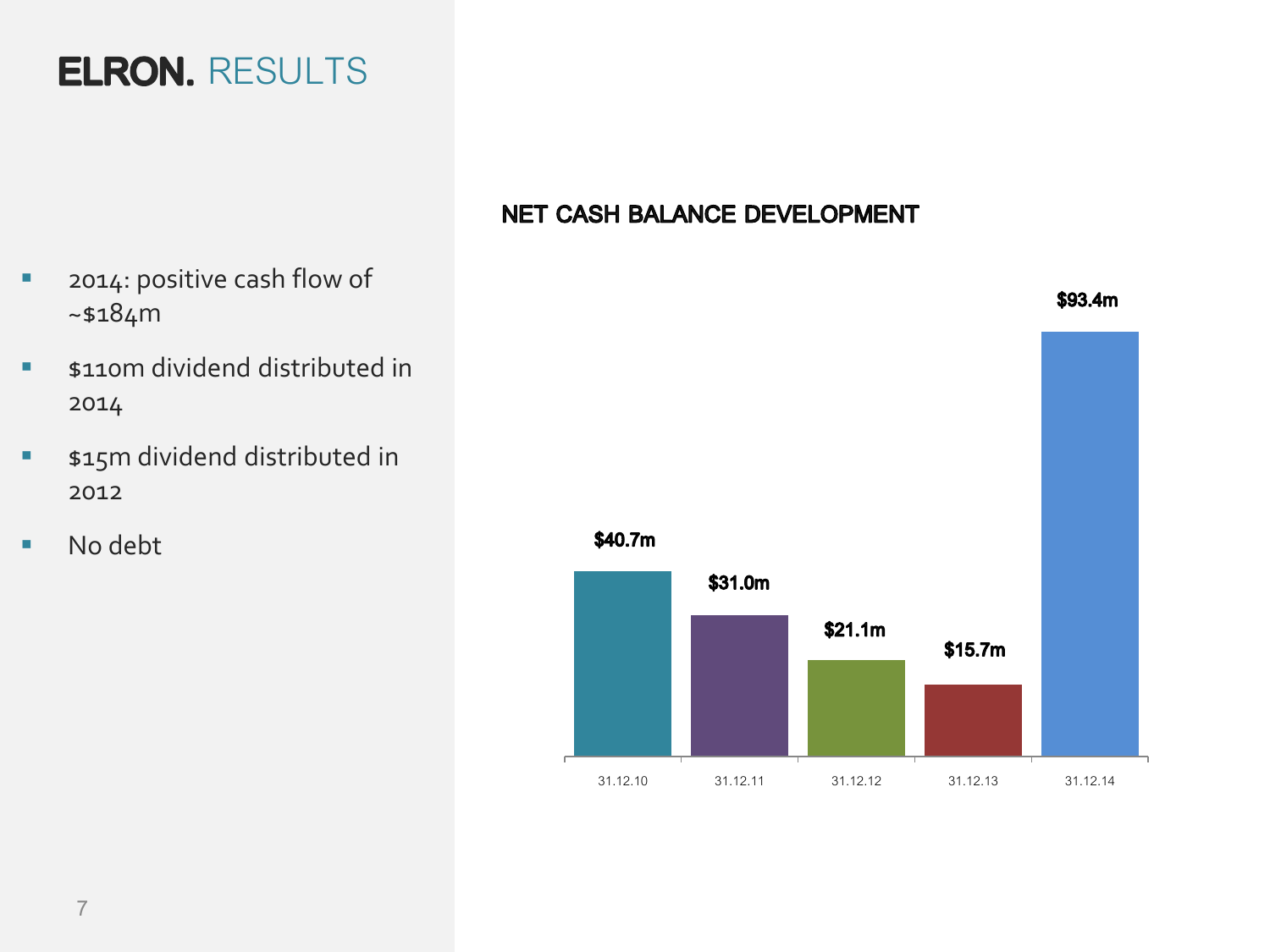### **RDC.** ASSET

- Exclusive rights to commercialize Rafael's military technologies in civilian markets
- **The Rafael-Elron agreement is** exclusive and indefinite
- **The agreement is in effect as** long as Elron maintains a holding in RDC



### **STRATEGIC ALLIANCE**

THE CASE OF RDC: PARTNERSHIP WITH RAFAEL



**+ jointly held by Elron (50.1%) and Rafael (49.9%) + Rafael: Israeli provider of defense systems with \$2b in annual sales**





**companies established by RDC to date**

**avg. annual return to shareholders since inception in 1993**



**exit proceeds since 2009**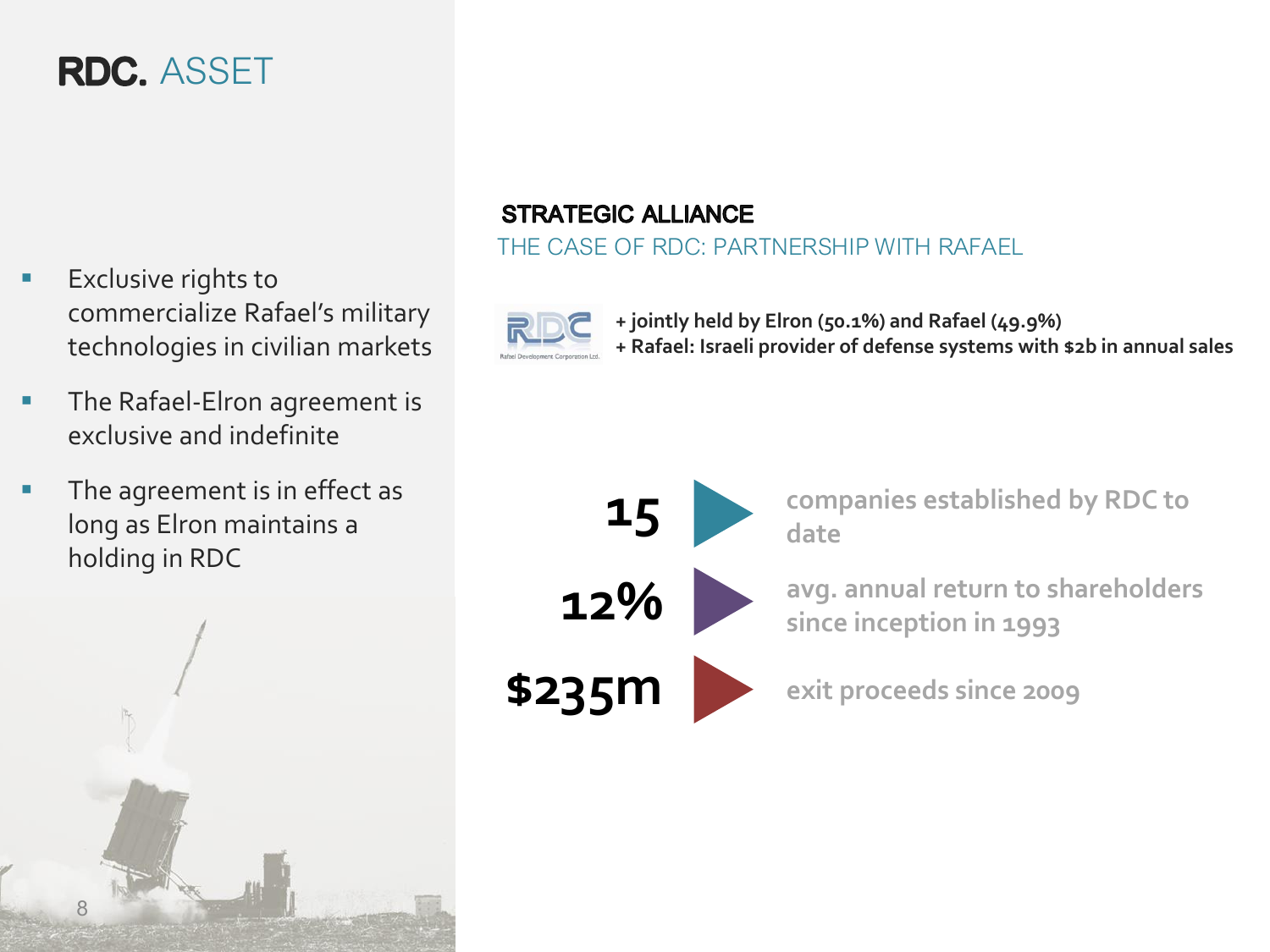# ELRON. PROMISE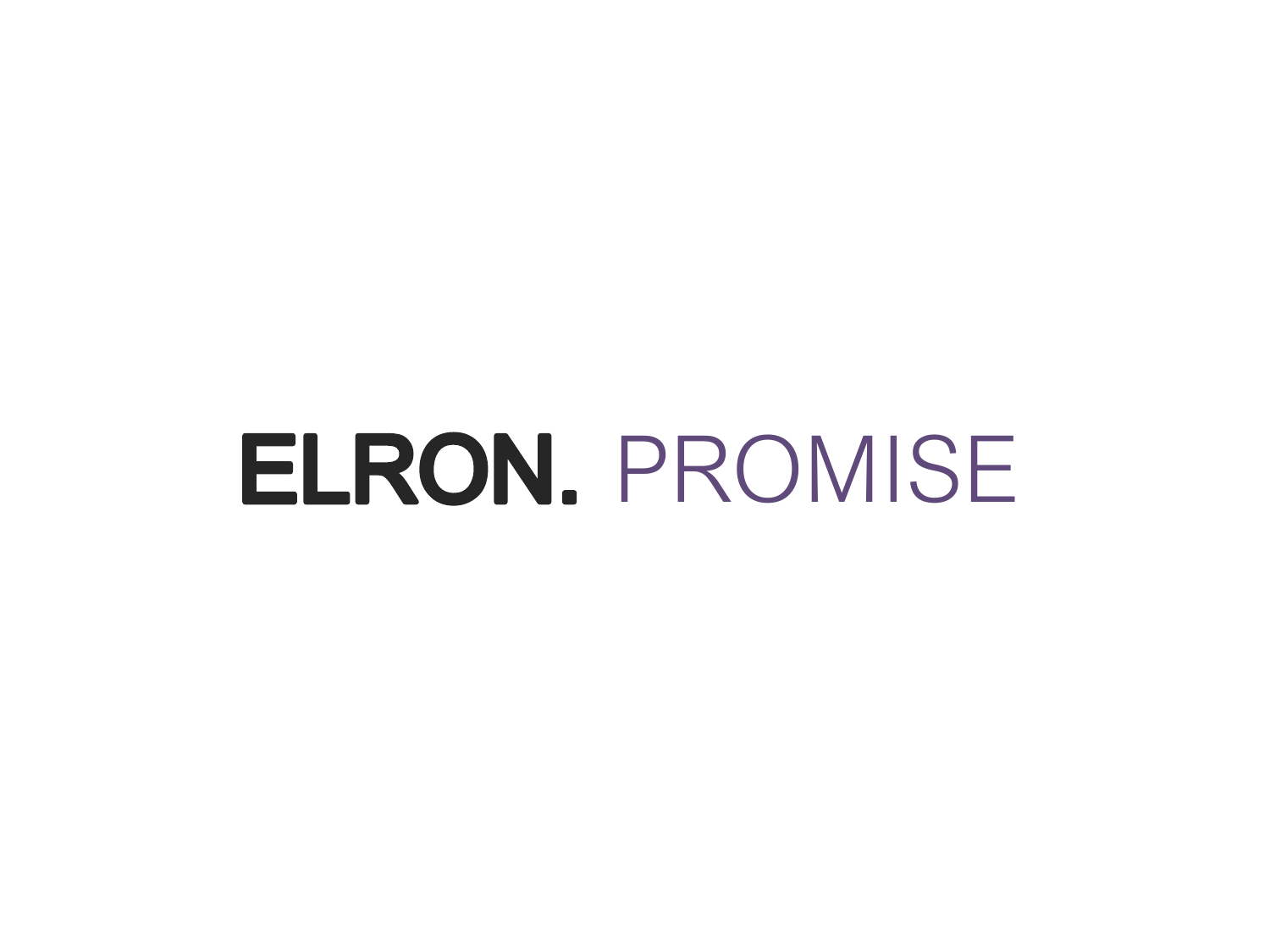**Elron's holding:** 30%

**Founded:** 2000

**First investment:** 2005

**Total investment:** \$81m (\$25m by Elron)

**Main partners:** Johnson & Johnson, Boston Scientific, a leading global healthcare company, Pitango, Cipio Partners



#### **BRAINSGATE**

ELECTRICAL STIMULATION BASED TREATMENT FOR ISCHEMIC STROKE

- Treatment of ischemic stroke in a **24 hour window** post symptom onset
- Current treatment (tPA protein) is approved for use during a **3-4.5 hour window only**
- BrainsGate's treatment is based on **electrical stimulation**  of the SPG (a nerve center behind the nasal cavity) using a miniature electrode
- The electrode is implanted in a **simple procedure** under local anesthesia
- $\blacktriangleright$  The electrode's activation induces dilation of cerebral blood vessels, and **augments cerebral blood flow**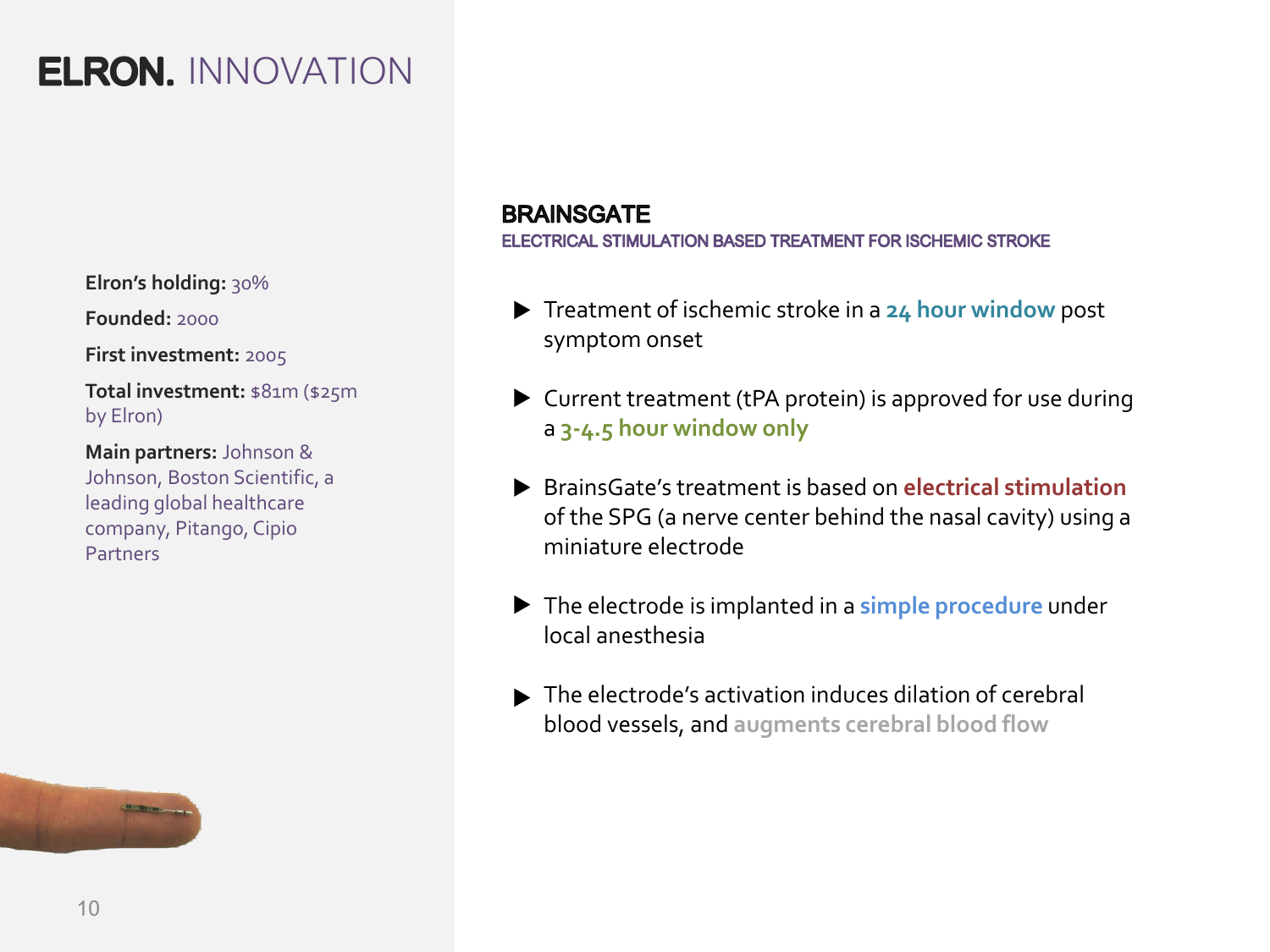**\$95b** is the estimated cost of stroke in the U.S. projected for 2015

**15m** people suffer a stroke worldwide each year

**5%** of stroke victims receive treatment due to the limited treatment window

**15-30%** of stroke survivors are left permanently disabled



#### **BRAINSGATE STATUS**

- ▶ In 2010 BrainsGate completed a clinical trial on 300 patients with results that strengthened the assessment that the treatment is effective and safe
- BrainsGate is currently conducting another clinical trial that is expected to support its planned PMA submission to the FDA
- $\blacktriangleright$  The trial is being conducted at medical centers in the U.S., Europe and Asia, and is expected to include 800-1000 patients
- $\triangleright$  To date, Brains Gate has enrolled ~530 patients



### **BrainsGate estimates that enrollment of 600 patients for an interim analysis of the FDA trial's results will be completed during 2015**

Sources: World Health Organization website:

http://www.who.int/cardiovascular\_diseases/en/cvd\_atlas\_15\_burden\_stroke.pdf. American Heart Association: Heart Disease and Stroke Statistics report – 2010, 2014.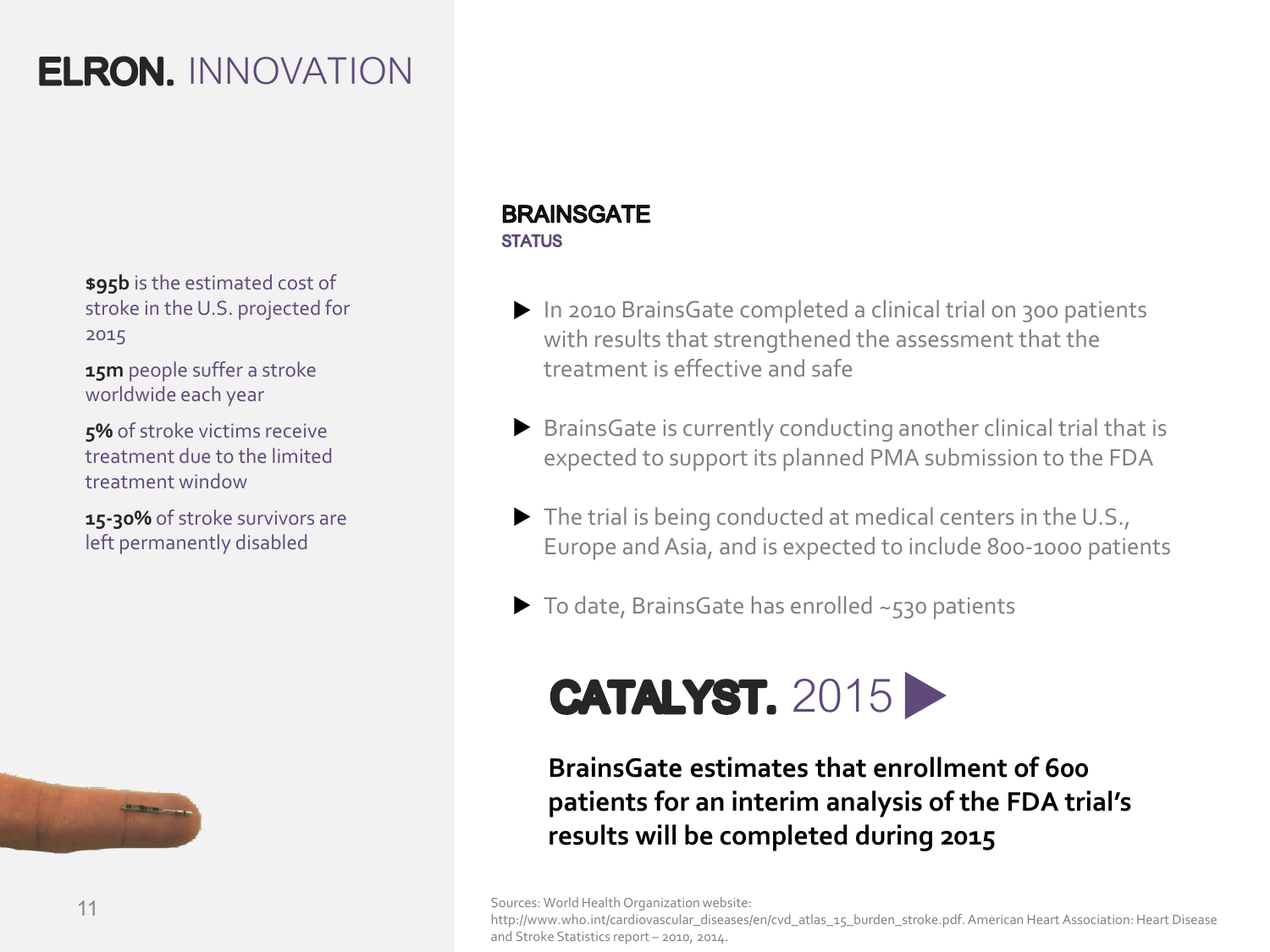## **WHY** 24 HOURS?



### **BRAINSGATE**

### tPA (current treatment): dissolve clot

Restores blood flow to the blocked blood vessel

Due to the temporary interruption in blood flow, the blood vessel becomes brittle

In addition, the treatment compromises coagulation

The risk of hemorrhage just 3 hrs after stroke onset increases 10X









### **SPG stimulation: augment** cerebral blood flow

Electrical stimulation induces dilation of cerebral blood vessels, and thus augments blood flow

The stimulation avoids manipulating the blood clot, and treats only surrounding tissue

The risk of hemorrhage is not induced

Treatment may be administered during a broad window of up to 24 hrs

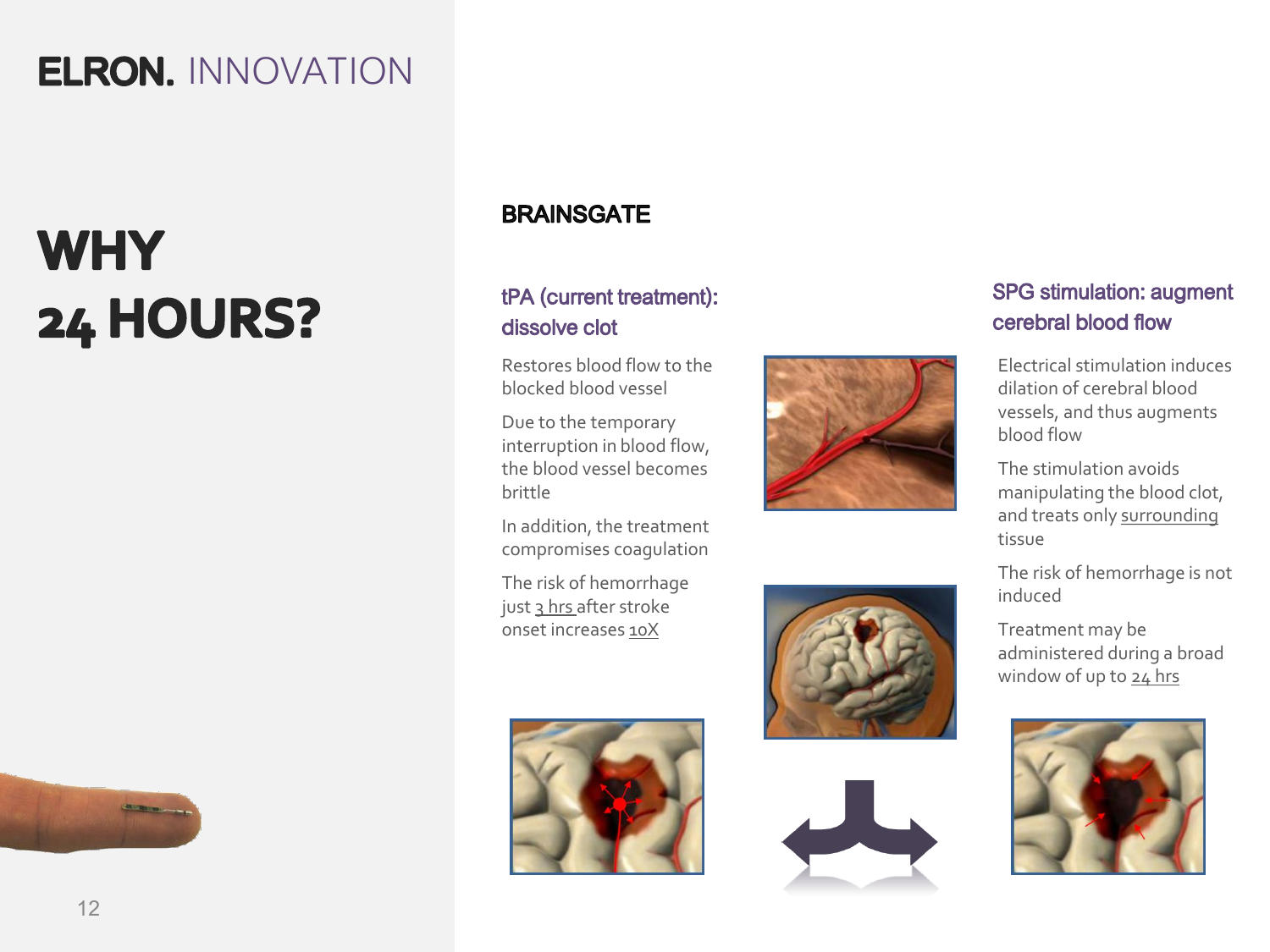**Elron's holding:** 53%

**Founded:** 2004

**First investment:** 2007

**Total investment:** \$82m (\$42m by Elron)

**Main partner:** SCP Vitalife



#### **POCARED**

RAPID & AUTOMATED MICROBIOLOGY LABORATORY SYSTEM

- **Real-time and automated** system for infectious disease diagnosis, based on optical technology
- Designed for use by **major microbiological laboratories and hospitals**
- Meant to replace bacteria culturing (the current diagnosis method) which is **expensive, labor-intensive, & timeconsuming**
- The system's first application: diagnosis of **urinary tract infection (UTI)**
- **Other potential applications include swabs (throat, nasal)** and others), blood, sputum, and cerebrospinal fluid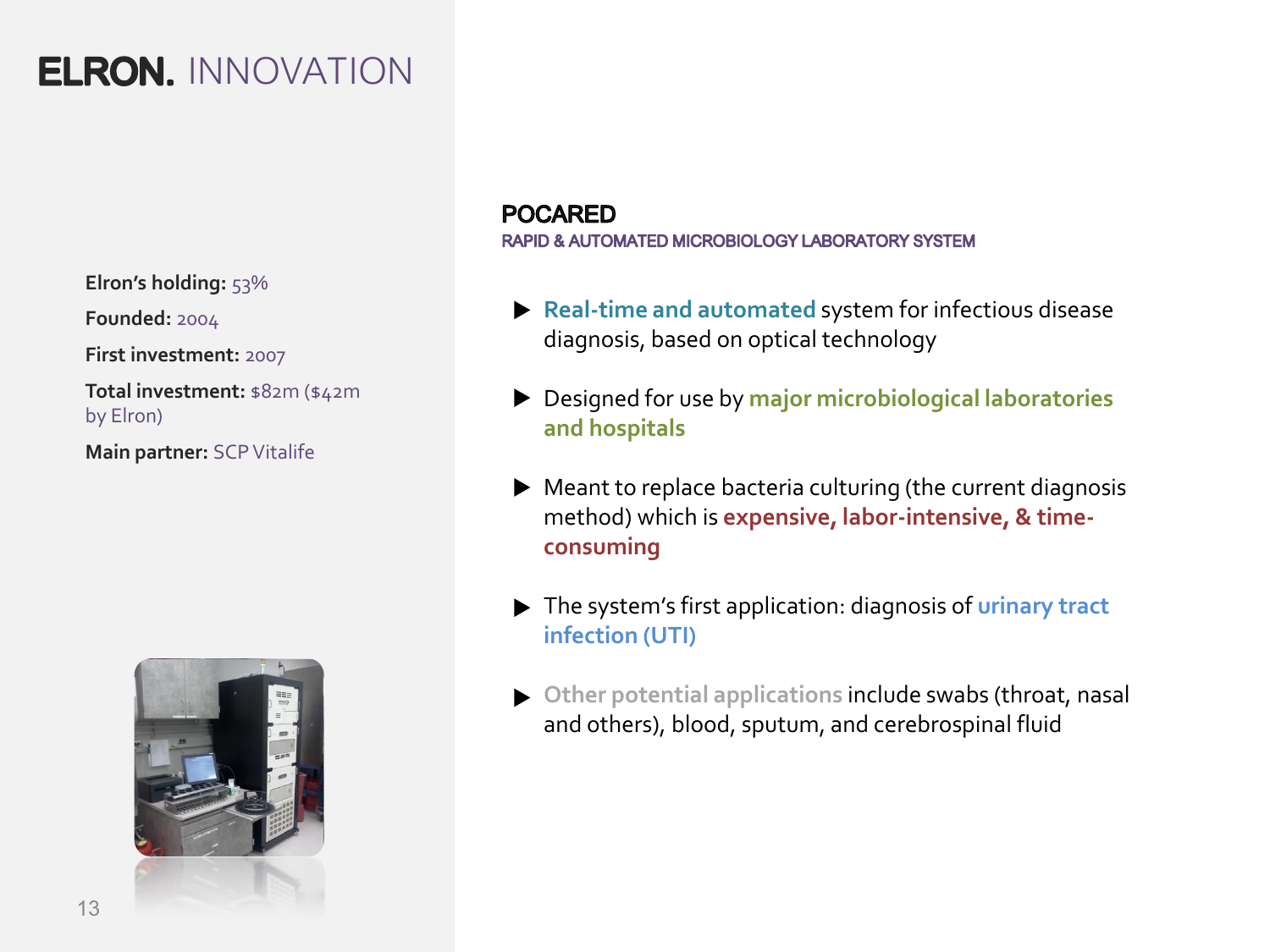**125m** urine cultures are performed each year in the U.S.

**70%** of urine cultures return negative, after antibiotics have been unnecessarily administered



#### **POCARED STATUS**

- The system is CE certified since December 2011
- Pocared is currently conducting a trial to test the efficacy of the system's 1<sup>st</sup> application, UTI diagnosis
- The trial is expected to support Pocared's planned FDA submission
- $\triangleright$  The trial is being conducted at 4 of the world's leading medical centers, and is expected to collect 19,500 samples
- ▶ To date, Pocared has collected ~7,400 samples



**Pocared estimates that the FDA trial will be completed by the end of April 2015**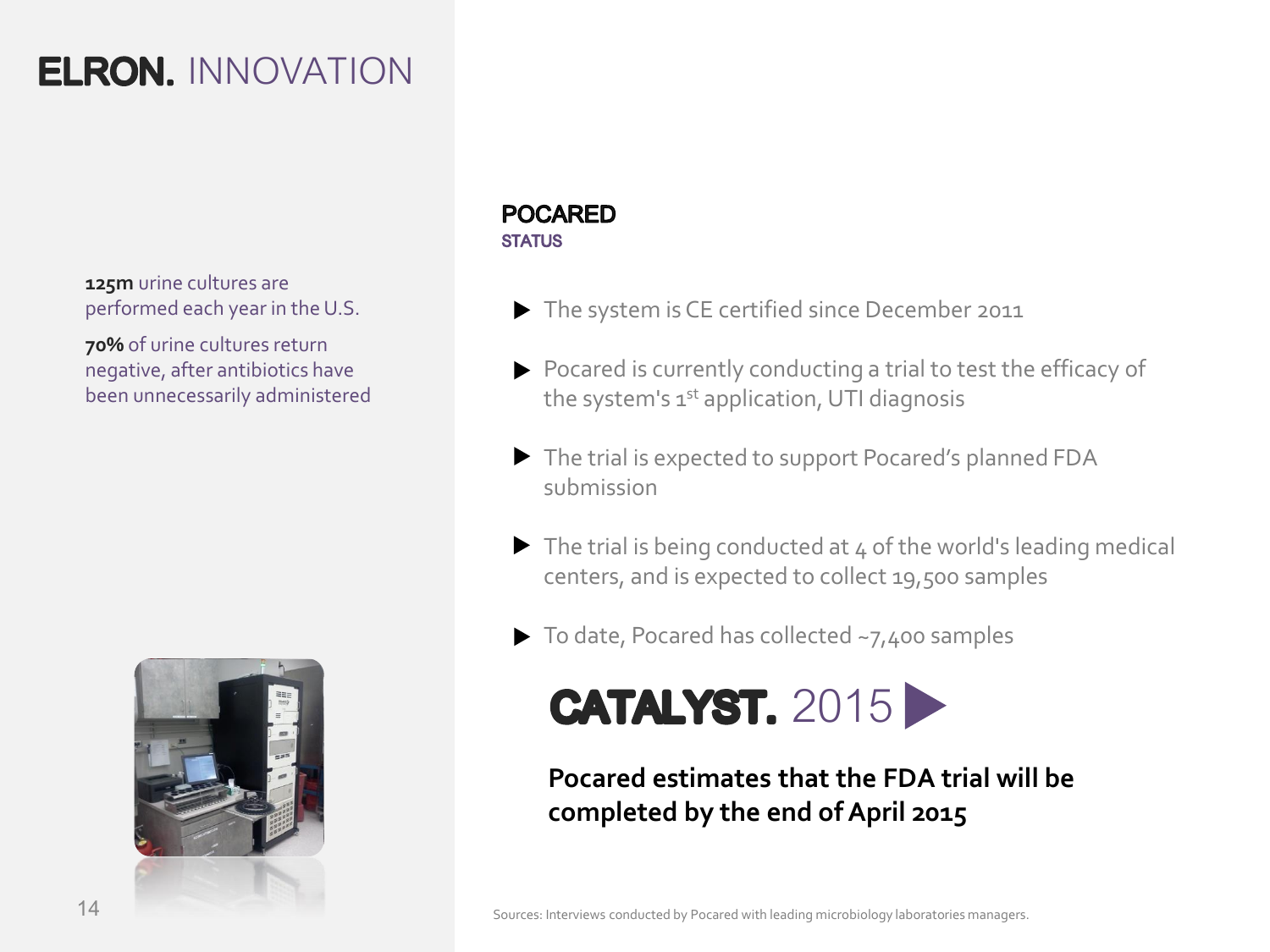## **FROM 48 HRS TO 48 MIN**

**POCARED** 



**urine sample cartridge** 



**a complete cartridge** 

POCARED<sup>y</sup>

**results…**



**transfer carousel to optical analyzer module**



15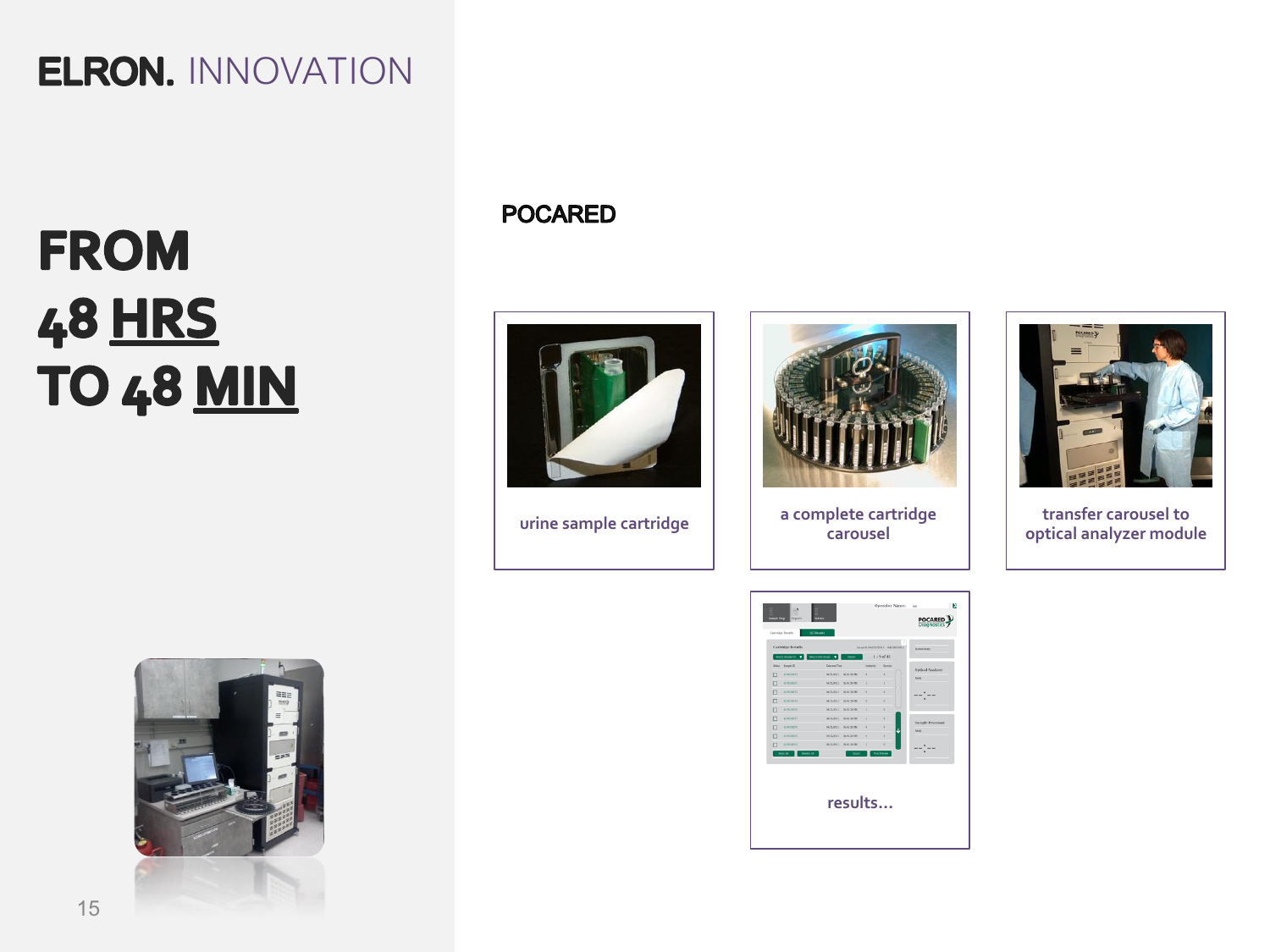**Elron's holding:** 21%

**Founded:** 2000

**First investment:** 2003

**Total investment:** \$37m (\$8.5m by Elron)

**Main partners:** Evergreen, Ganot, Berman & Co



### **NOTAL VISION**

REMOTE MONITORING OF PATIENTS WITH AGE-RELATED MACULAR DEGENERATION

- Remote monitoring of patients **at risk of vision loss** from AMD
- AMD destroys sharp, central vision, **necessary for common tasks** such as facial recognition, driving, reading, & watching television
- ▶ There are 2 types of AMD, dry (non-neovascular) and wet (neovascular); about **90% of blindness** due to AMD is associated with the wet stage
- ▶ Notal Vision's ForeseeHome enables early detection of conversion to wet AMD, early treatment, & **prevention of vision loss**
- The ForeseeHome is the **first device of its type**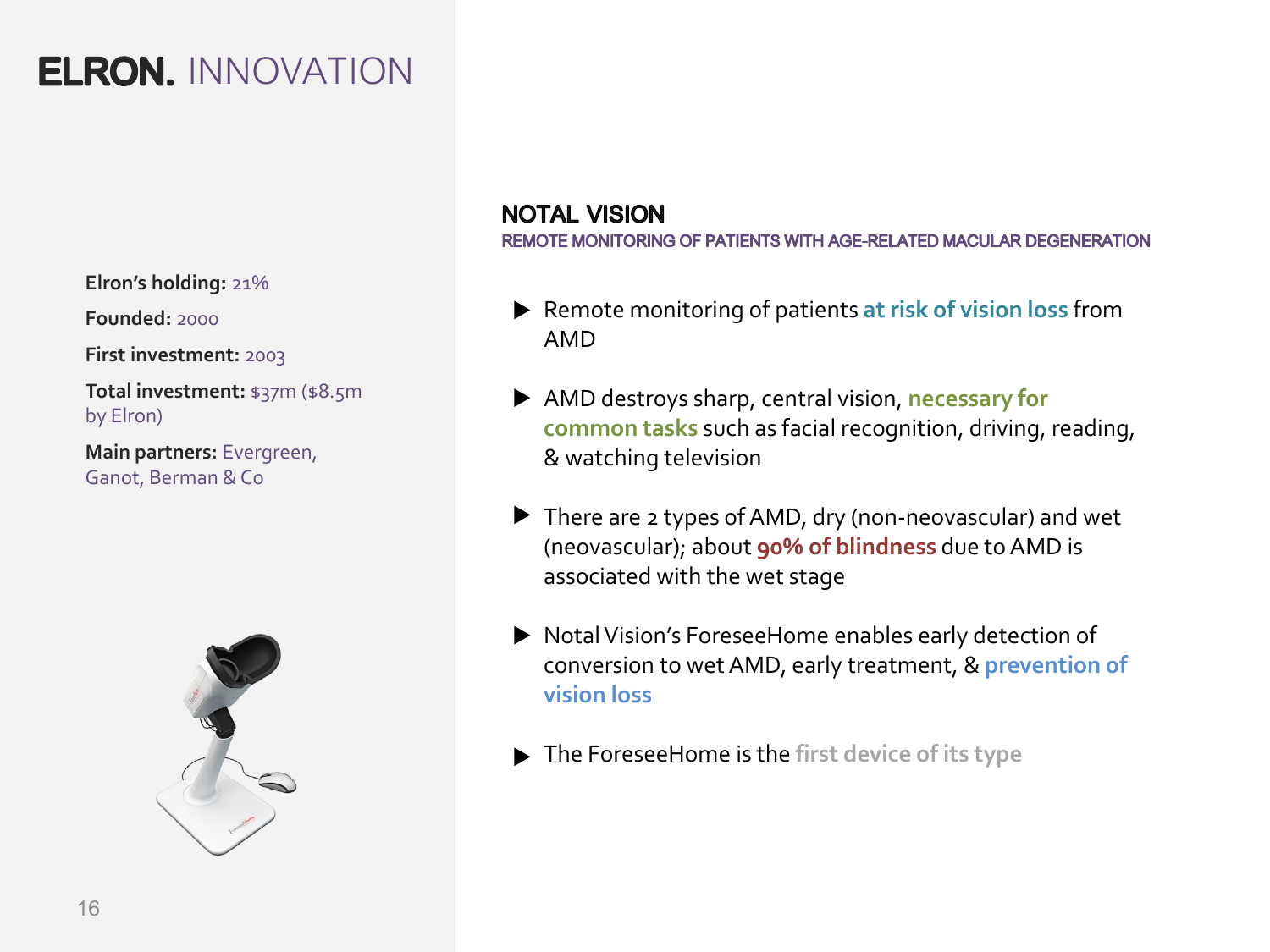AMD is the **leading cause** of severe vision loss and blindness in adults over age 50 in the western world

~**9.1m individuals** with dry AMD in the U.S. are at risk of conversion to wet AMD



### **NOTAL VISION STATUS**

- ▶ Notal Vision began marketing the ForeseeHome in the U.S.
- The American Academy of Ophthalmology (AAO) adopted a recommendation in its clinical guidelines for early detection of wet AMD using Notal Vision's technology
- ▶ The ForeseeHome was granted 2 CPT codes
- NotalVision is in negotiations with several regional Medicare carriers regarding coverage and payment
- $\blacktriangleright$  At the same time, Notal Vision is in discussions with the CMS to receive overall coverage throughout the U.S.



### **A coverage decision from the regional Medicare carriers is expected during 2015**

Sources: Brown DM, et al (2006). *New England Journal of Medicine 355*, 1432-44; SlakterJS & Stur M (2005). S*urvey of Ophthalmology 50*, 263-73; Gehrs KM, et al (2006). *Annals of Medicine 38*, 450-71; Wittenborn JS & Rein DB. "The Future of Vision: Forecasting the Prevalence and Cost of Vision Problems." NORC at the University of Chicago. Prepared for Prevent Blindness, June 11, 2014.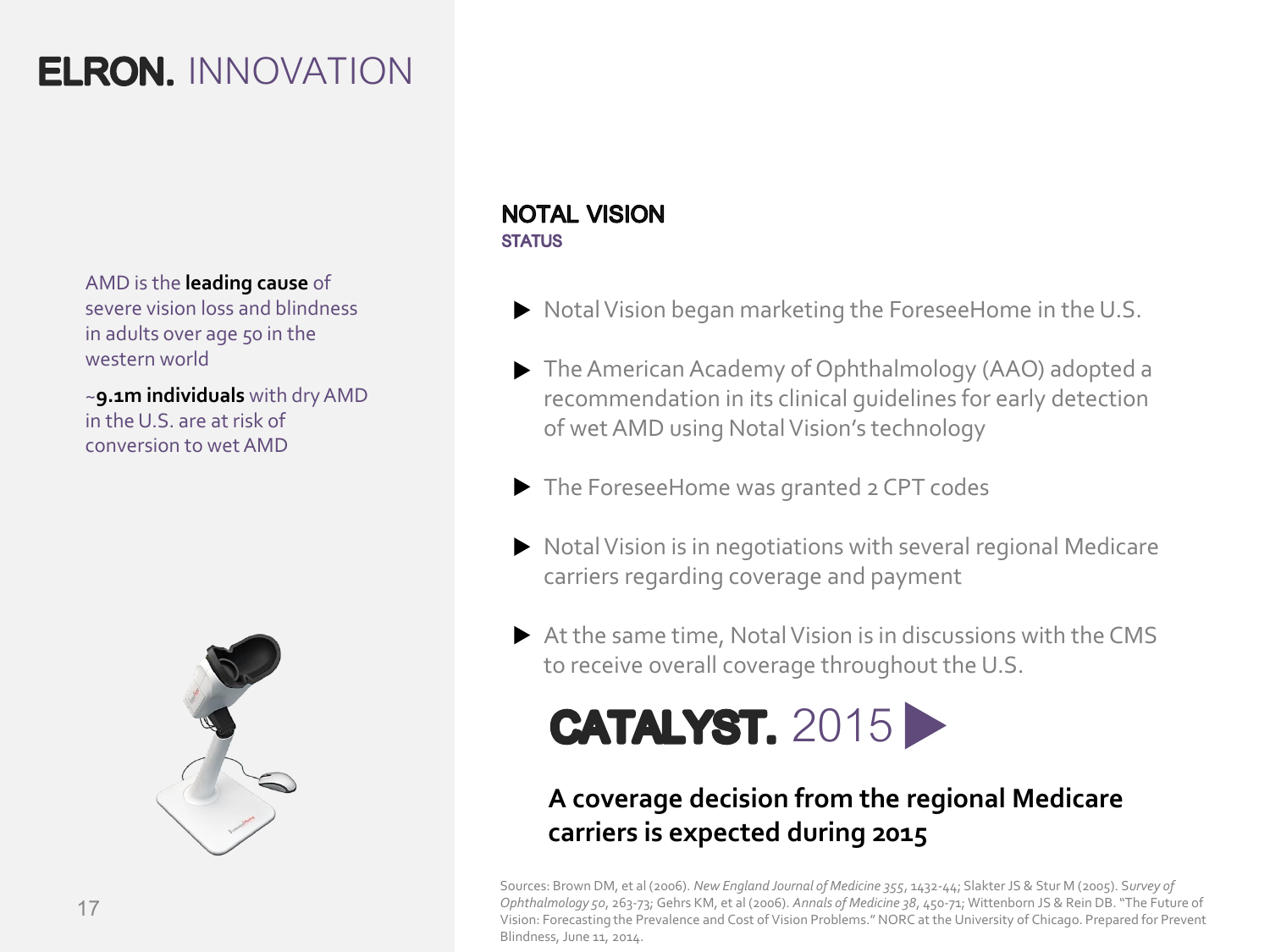## **THANKS TOA3 MIN TEST...**



**NOTAL VISION** 

#### **The device detects even small changes in vision**



1. A series of targets flash on-screen and disappear. Each target appears as a dotted line.



2. Using a computer mouse, the patient clicks where he/she saw a distortion (such as a bump, hump, or wave) on the dotted line.

3. When the test is complete, the patient's results are automatically transmitted to the ForeseeHome Data Monitoring Center.

#### **The Data Monitoring Center alerts patient & doctor**





You prescribe ForeseeHome to your patients with dry AMD.

Patients perform a simple 3-minute test per eye at home. Daily testing is recommended.

We monitor your patients for changes in their visual field between office visits.

The ForeseeHome Data Monitoring Center provides you with timely alerts to vision changes so a follow-up appointment can be scheduled.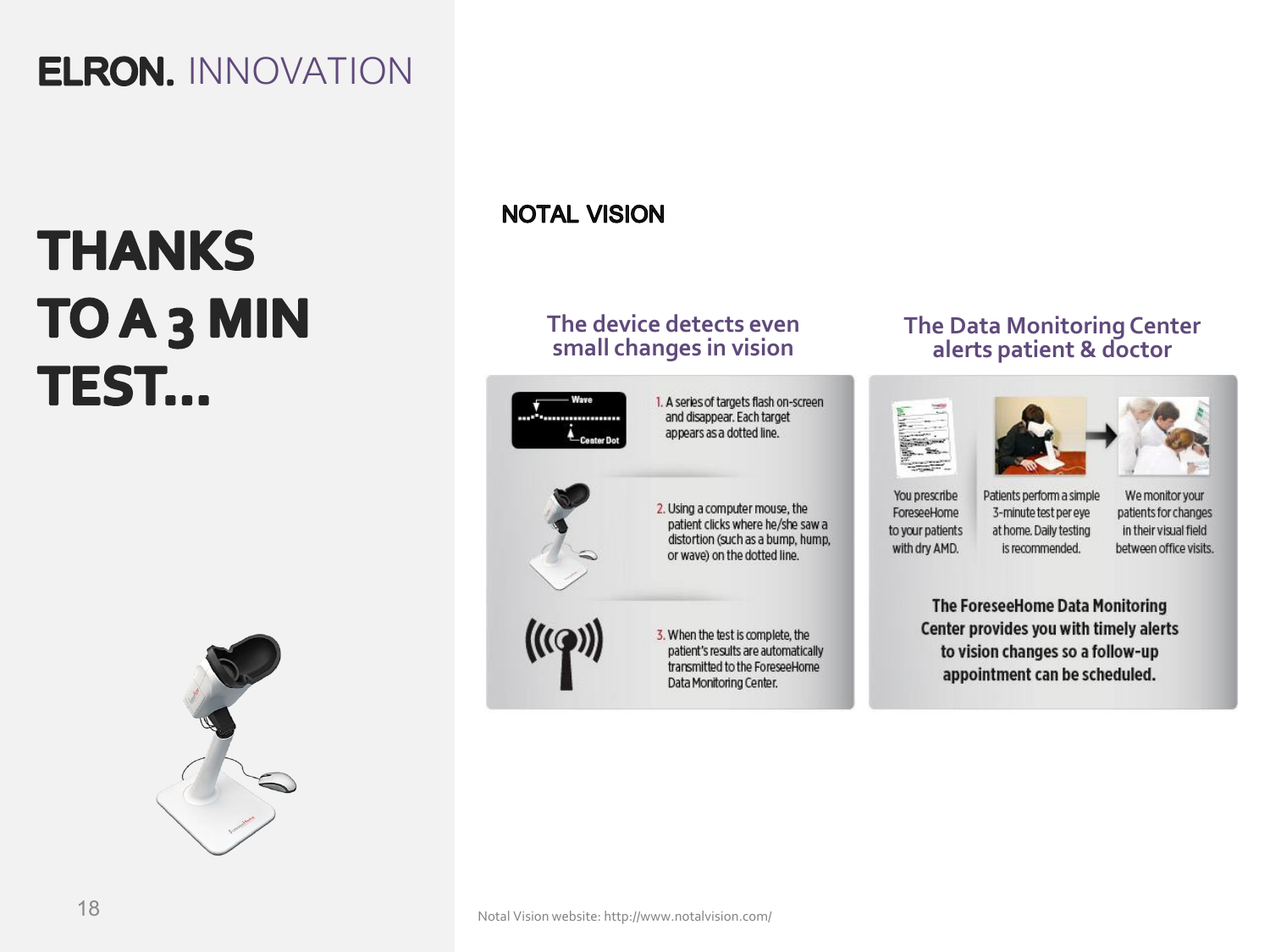**Elron's holding:** 33%

**Founded:** 2009

**First investment:** 2012

**Total investment:** \$16m (\$6.3m by Elron)

**Main partners:** Accelmed, Access Medical



#### **CARTIHEAL**

**IMPLANT FOR CARTILAGE & BONE REGENERATION IN THE KNEE** 

- Implant for **repairing cartilage and osteochondral defects**  in loadbearing joints, such as the knee
- The implant has a **unique structure**, comprising of marine aragonite with biological modifications
- $\blacktriangleright$  The implant biodegrades in the implantation site, and promotes the **regeneration of native (hyaline) cartilage and subchondral bone** in its place
- **No current treatment** has succeeded in regenerating native cartilage and bone
- Existing treatments have succeeded in regenerating **"hyaline-like" cartilage only**, which has limited loadbearing capabilities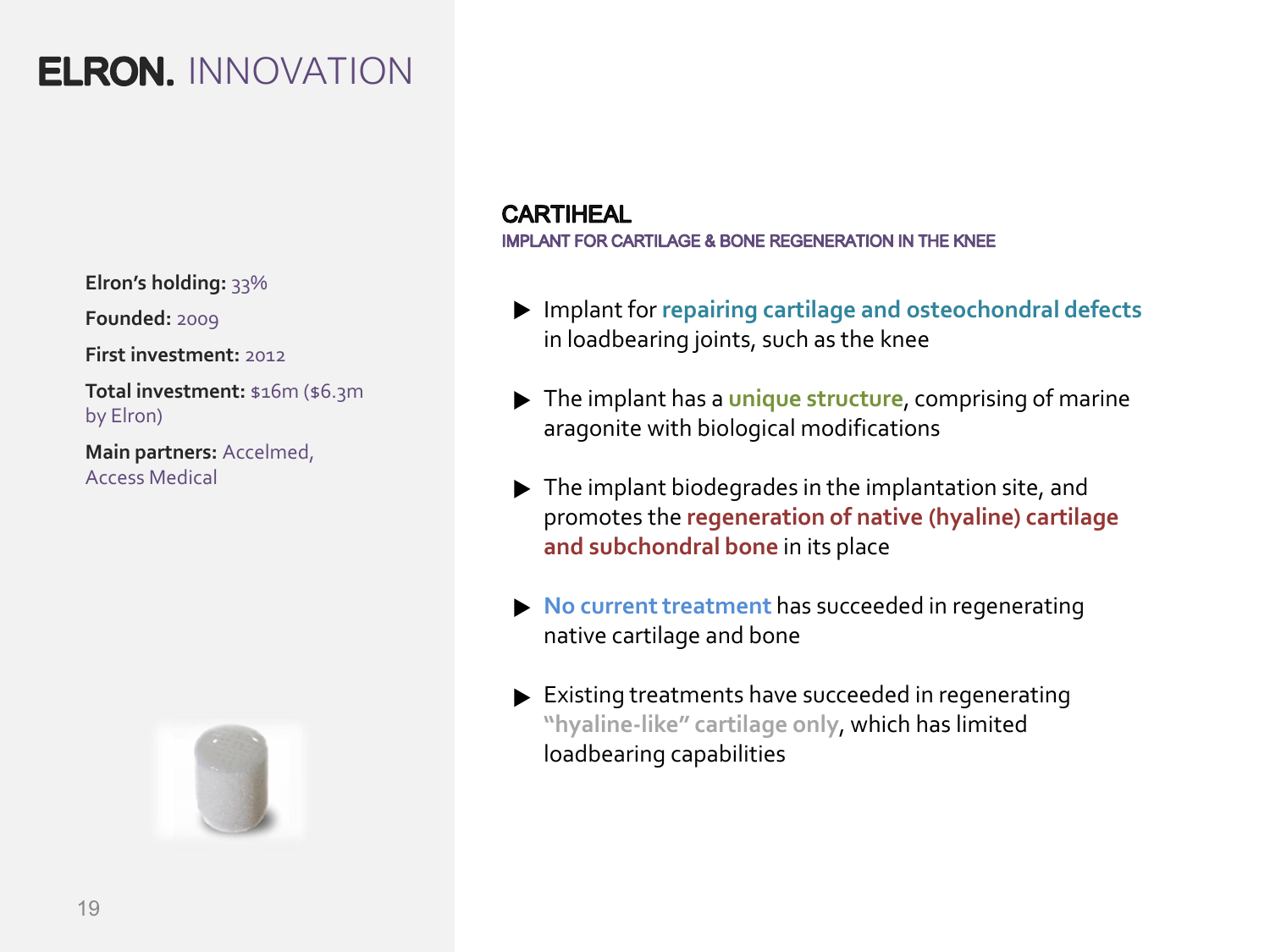Between 2004 and 2011 **~2m people** in the U.S. have undergone a surgical procedure to repair cartilage in the knee



### **CARTIHEAL STATUS**

- The implant is CE certified since April 2011
- Preclinical studies demonstrated cartilage & bone regeneration at the implantation site
- A series of clinical trials are underway at well-known medical centers in Europe to test the implant's safety and efficacy
- Preliminary results have demonstrated a reduction in pain, and cartilage & bone regeneration at the implantation site
- ▶ To date ~100 patients have been implanted



### **Cartiheal is examining expanding the use of the implant for knee osteoarthritis**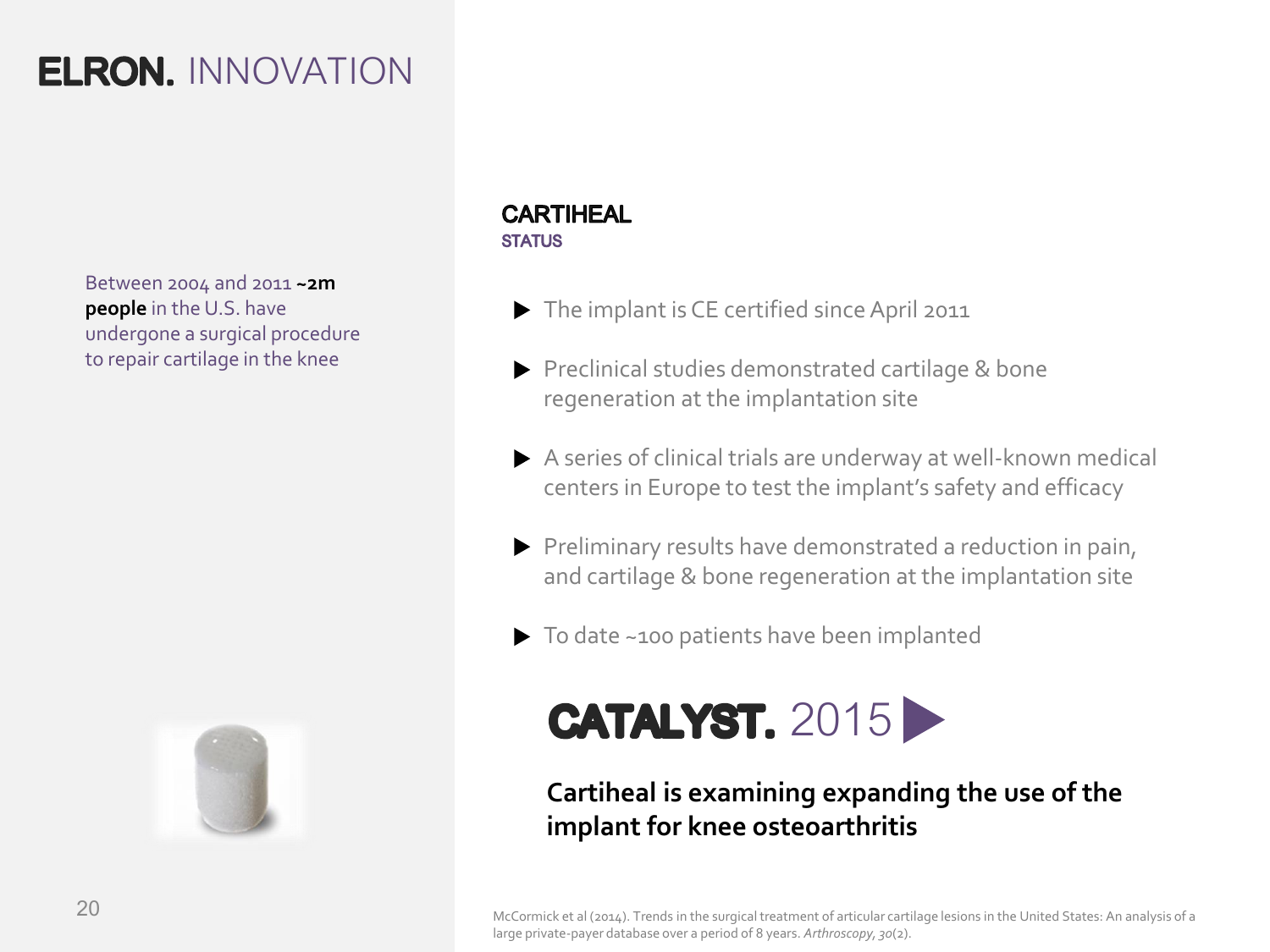## **TRUE CARTILAGE** & BONE **REGENERATED**

**CARTIHEAL** 

**1 day post-op: 6 months post-op:**



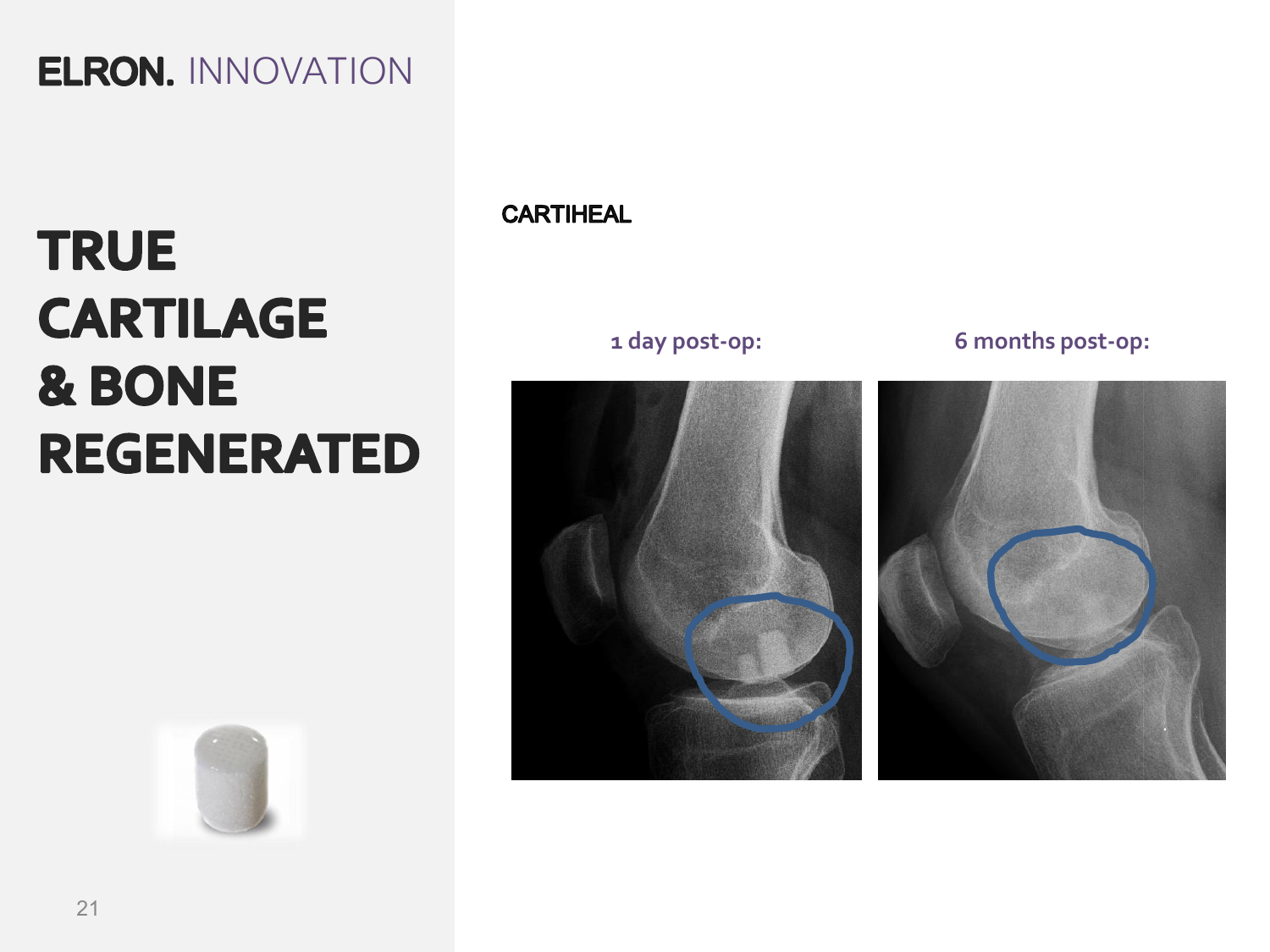## **ELRON. VALUE**

■ Book value of associates & consolidated companies: generally represents the amount invested in the companies less our share in their losses, which mainly include R&D costs

### **SUMMARY OF ELRON'S ASSETS**

| Holdings in companies <sup>1</sup>              | Book value at            | Amount invested          |
|-------------------------------------------------|--------------------------|--------------------------|
|                                                 | Dec. 31, 2014 (\$m)      | $(\text{Im})$            |
| Associates and consolidated companies:          |                          |                          |
| Pocared <sup>2</sup>                            | 6.1                      | 41.8                     |
| BrainsGate <sup>2</sup>                         | 2.3                      | 24.5                     |
| Others <sup>2</sup>                             | 6.5                      | 20.0                     |
| Companies presented at fair value:              |                          |                          |
| <b>Notal Vision</b>                             | 13.8                     | 8.5                      |
| Jordan Valley                                   | 9.0                      | 8.1                      |
| <b>Others</b>                                   | 4.6                      | 18.6                     |
| <b>Total Holdings</b>                           | 42.3                     | 121.5                    |
| Debt (as of Mar. 10, 2015)                      | $\overline{\phantom{a}}$ | $\overline{\phantom{a}}$ |
| Cash (as of Mar. 10, 2015) <sup>3</sup>         | 114.2                    | 114.2                    |
| TOTAL <sup>4</sup>                              | <u>156.5</u>             | 235.7                    |
| Price per share on TASE (in \$) (as of Mar. 10, |                          | 4.48                     |
| 2015)                                           |                          |                          |
| Elron's market value (as of Mar. 10, 2015)      |                          | 133.4                    |

<sup>1</sup>Includes Elron's direct holdings and its effective indirect holdings through RDC and RDSeed.

2 Includes investments made after Dec. 31, 2014.

3 Includes Elron's cash balance and 50.1% of RDC's cash balance.

<sup>4</sup> The above financial data are based on publicly available information and do not represent a valuation, investment advice, or a financial opinion of any kind.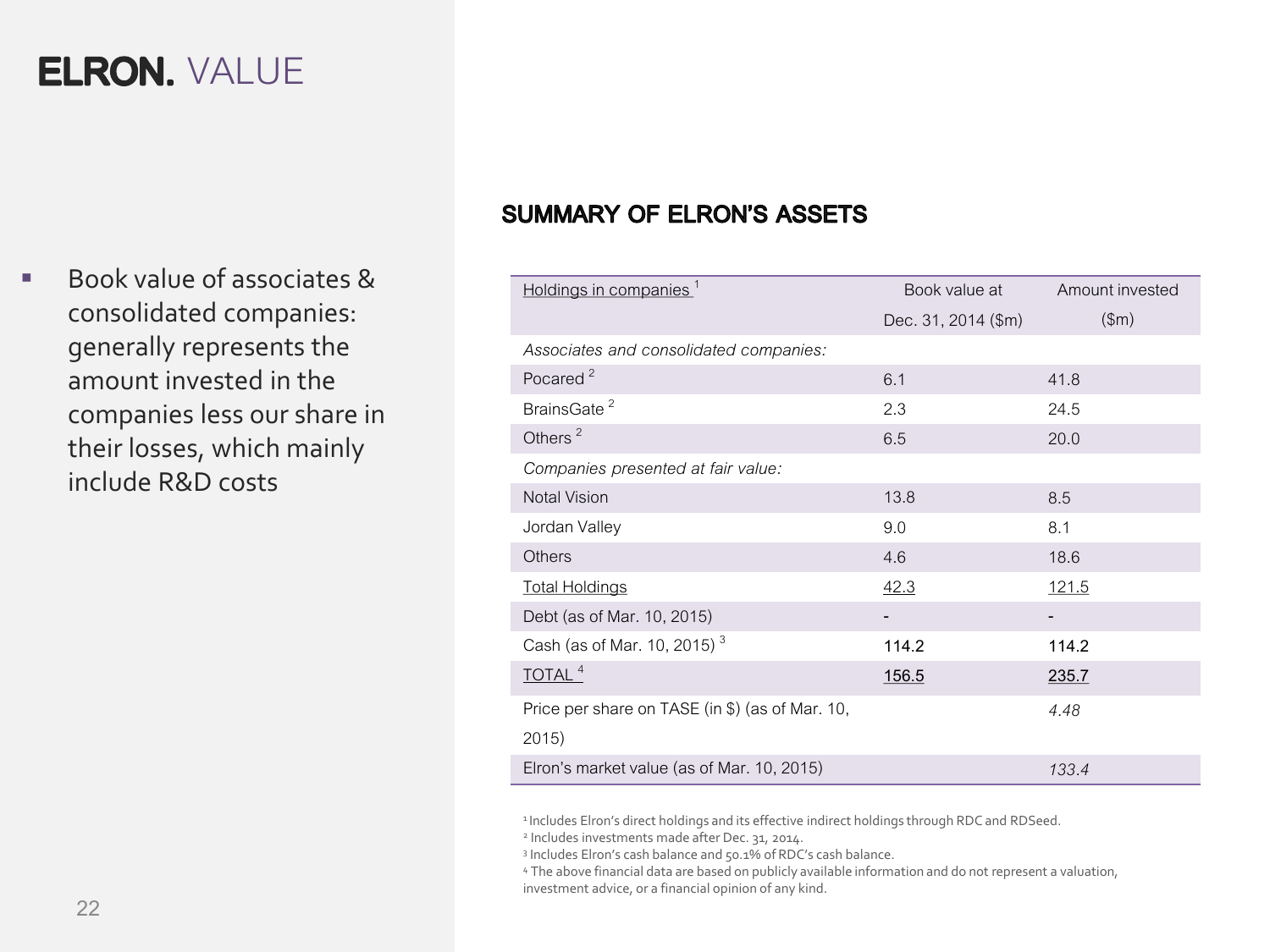## **ELRON.** OPPORTUNITY

## **THE BOTTOM LINE**

- **Proven expertise in identifying opportunities, building** technology leaders, and exiting holdings
- Operational holding company with the ability to provide its group companies long-term commitment
- Strategic partnership with Rafael access to state-of-theart military technologies, and exclusive rights to commercialize them in civilian markets
- Proven strategy of hands-on involvement in day-to-day operations of group companies
- Mature and diverse portfolio of companies with significant exit potential
- Focus on a growing field with a clear M&A bent medical devices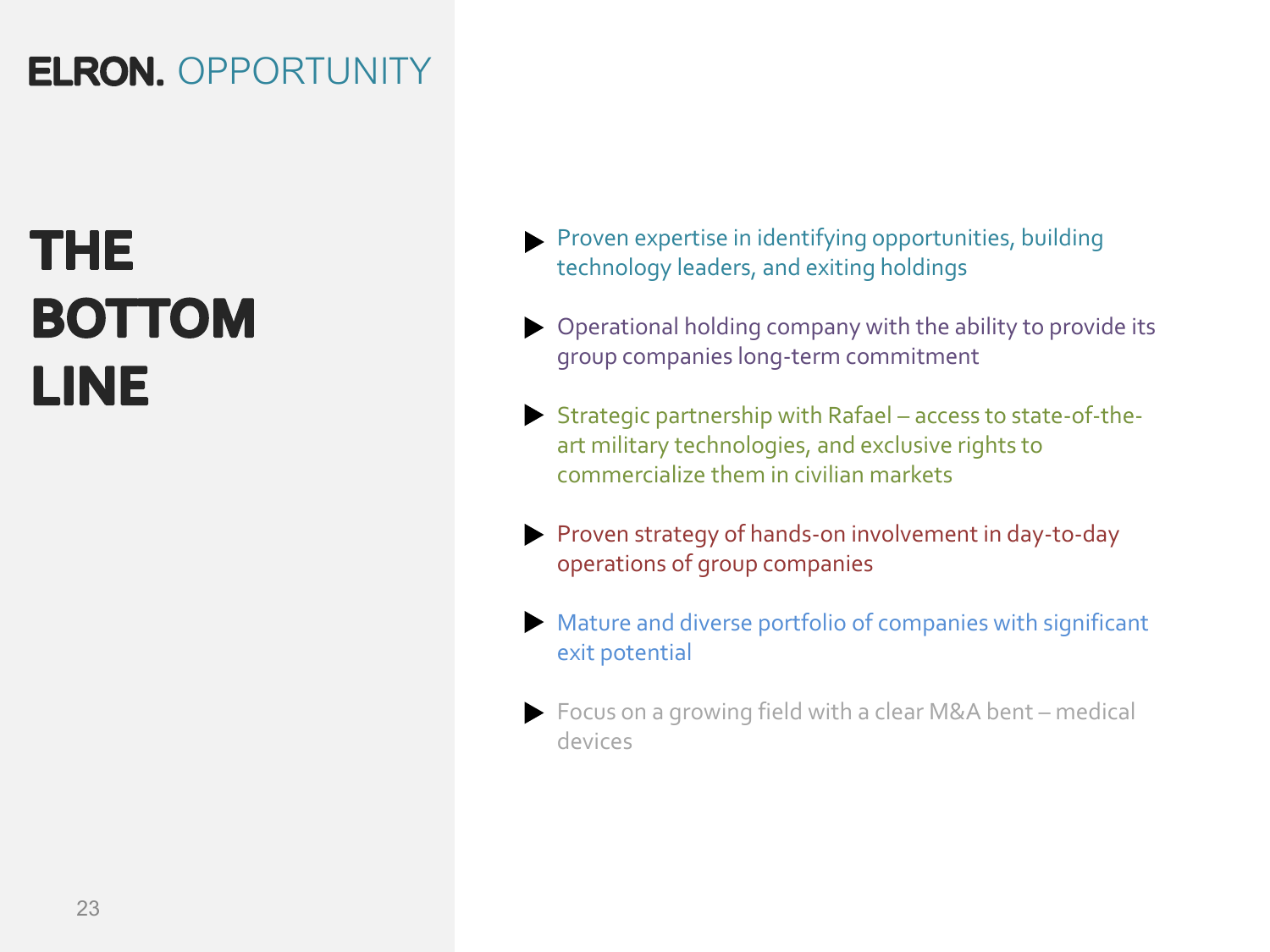### **ELRON.** LEGACY

## **THANK** YOU

*Looking ahead, Elron should always understand that the ever evolving changes in the high tech industry will be exponential, and therefore, success will depend on choosing the right niches in the world market in which it can maintain and improve its relative advantage.* **"** 

### **Mr. Uzia Galil, Elron's founder**